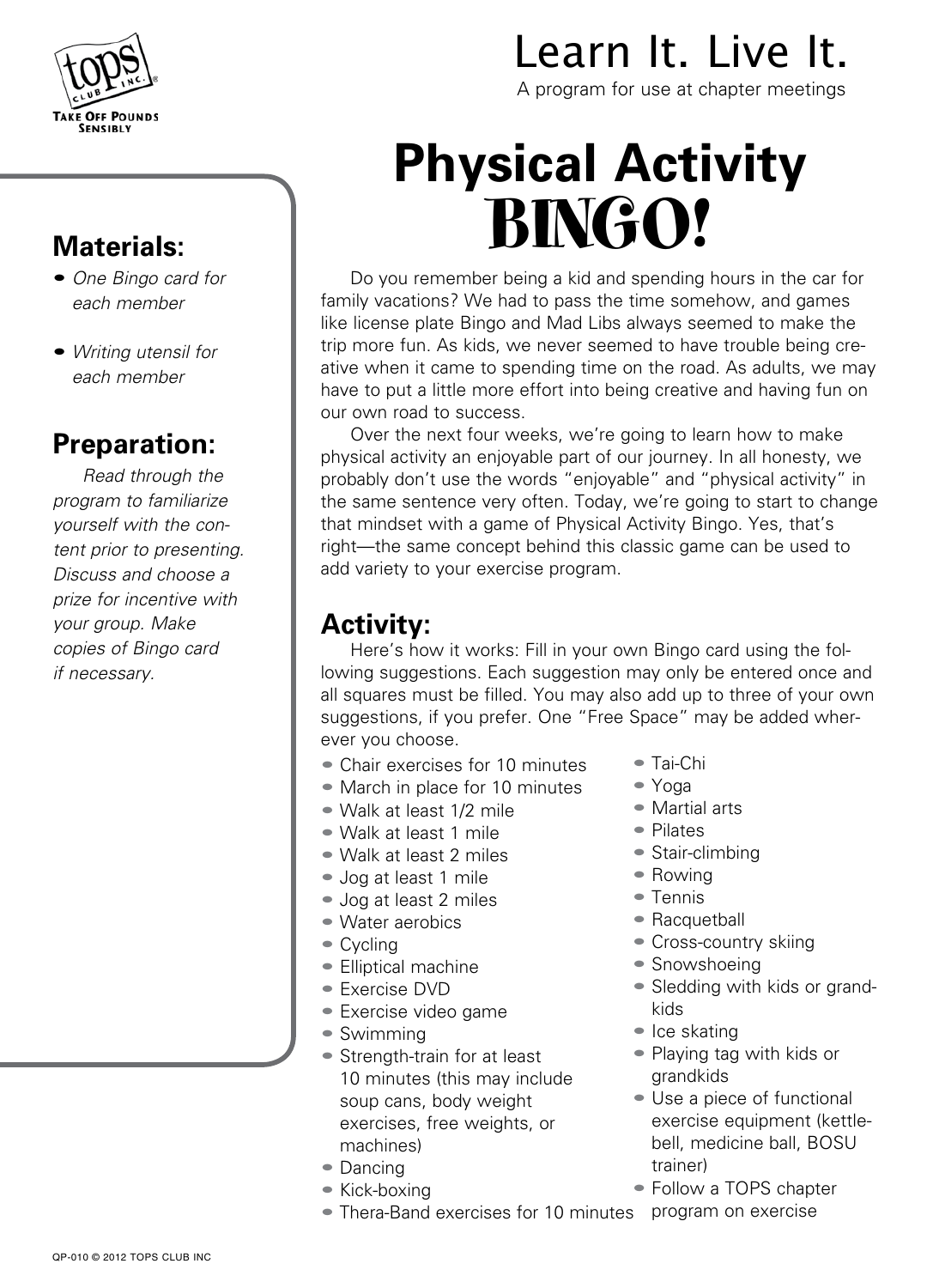

Learn It. Live It.

A program for use at chapter meetings

*You'll notice one of the suggestions is to follow a TOPS chapter program on exercise. Leaders and Designates have access to these programs at www.tops.org in the Leaders Corner. Suggested programs include "Functional Fitness" and "Starting with Circuit Training." If you decide to do one of these programs as a chapter, make sure every member lists this as one of the squares in their Bingo card. Once your chapter completes a past chapter program on exercise, all members may fill in that square AND one additional square of their choice. In other words, everyone is rewarded for participating as a chapter.*

#### **Think outside the treadmill**

Remember, physical activity is not limited to gyms or overpriced equipment. In fact, some of the most fun activities are also an excellent workout in disguise. For example, sledding with your friends, kids, or grandkids is a great way to get outdoors and spend time together during the winter months, but did you ever stop to think of how many calories you're burning by climbing the hill, trudging through the snow, and hauling the sled? Probably not…you're too busy having fun!

*Take about 3 to 5 minutes to share and discuss different, fun "exercises-in-disguise" with the group. Possible answers include sledding, dance video games, and hula-hooping. Members may add any of these suggestions to their Bingo cards.*

*Give members about 15 minutes to fill out their Bingo cards. Encourage them to add at least two or three activities they've never tried.*

*Once everyone is finished filling out their cards, encourage two or three members to share their cards with the chapter.* 

Physical Activity Bingo is similar to traditional Bingo, but instead of marking your card every time a number is called, you're going to check off the activity square as soon as you complete it and list the date on which you completed the activity. For example, if you have "Walk at least 1 mile" as one of your squares, you would check off that square as soon as you walk at

least one mile. Remember, completing an activity only once allows you to check off that corresponding square, and you do not receive extra credit for completing the same activity multiple times. We never want to discourage you from sticking with a form of exercise you enjoy—however, the focus of this program is to build variety in your exercise program and to keep it fun.

**Optional:** Once you have one full row checked off (a diagonal row counts, too), you have Physical Activity Bingo and you may turn in your card to me. All cards with Bingo will be entered into a drawing and, at the end of four weeks, I'll draw two cards. The owners of these cards will win a prize.\*

You can challenge yourself by going for blackout Bingo on your own, or our chapter could choose to extend the contest over 8 to 12 weeks and include only those with blackout Bingo.

*\*Make sure your chapter decides upon prizes before you start this program. Suggestions include: a month of free chapter dues, gift card to a sporting goods store, T-shirt, TOPS award item, etc.*

#### **Possible follow-up questions for discussion:**

1 What did you enjoy about Physical Activity Bingo?

### 2

What was challenging about Physical Activity Bingo?

### 3

Did you find 25 things you wanted to do?

### 4

Did this change how you felt about exercise?